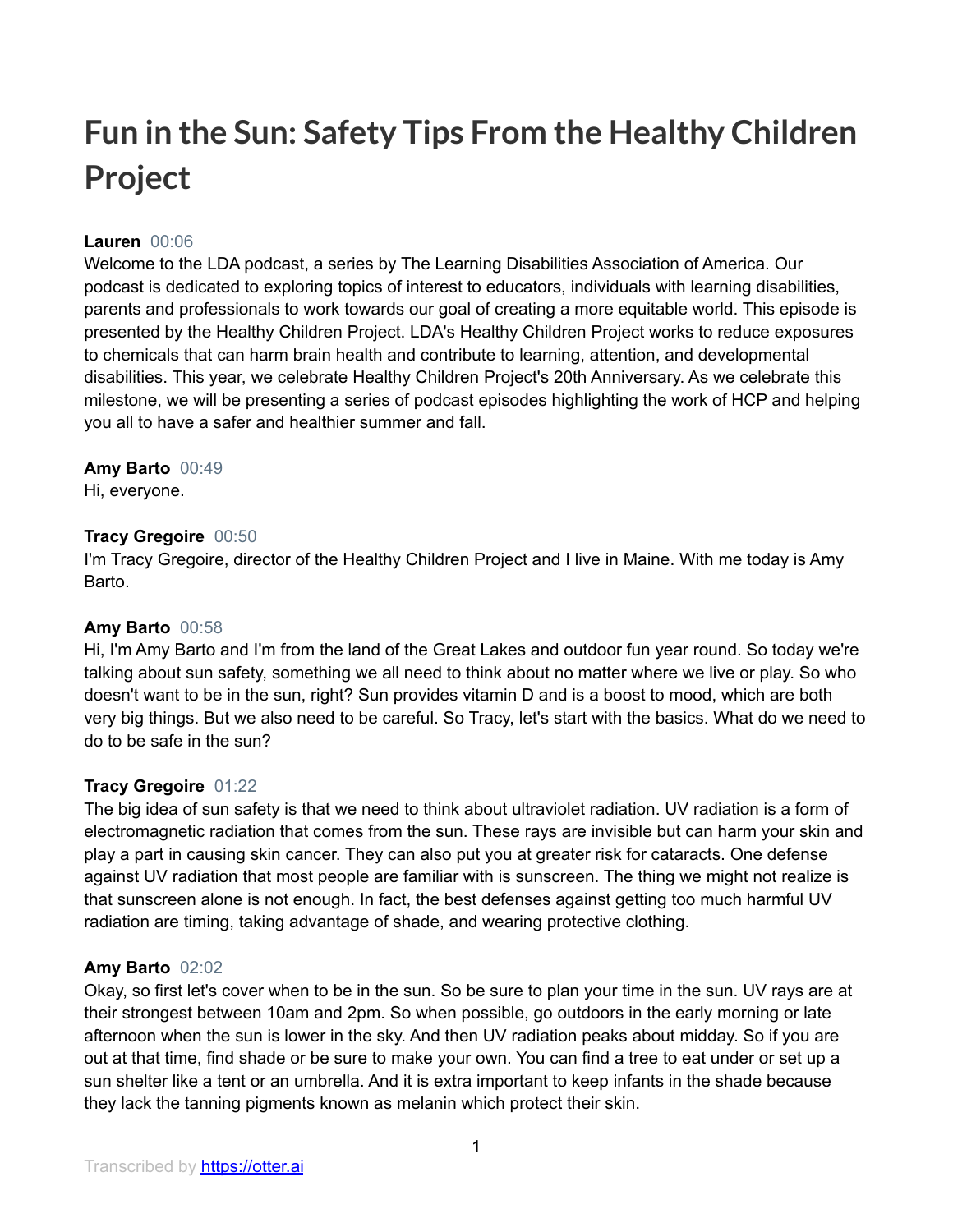## **Tracy Gregoire** 02:39

When you know you're going to be in the sun, be sure to wear protective clothing like wide brimmed hats, shirts, shorts and bathing suit cover ups also provide the best UV ray protection and allow you to use less sunscreen. Also, don't forget the sunglasses. Good shades protect your eyes from UV radiation and decrease your risk of early cataracts and retina damage. In fact, children are more at risk for retina damage from UV rays. So wearing hats and sunglasses is even more important for children when they are out in the sun.

# **Amy Barto** 03:14

Back to that sunscreen, you know that vital summer resource that we make sure to lather on our skin. But when we think about sunscreen, we need to think about toxins, right? When we use a sunscreen, we need to remember that those chemicals can enter our bodies through our skin. And so what do we need to watch for, and why?

# **Tracy Gregoire** 03:32

Wow, okay, so what do you use for it? Well, there are just two ingredients we know enough about to consider safe: zinc oxide and titanium oxide. And if you are not a scientist like I am not, don't fear, you can remember zinc oxide and titanium oxide. Don't fall for the high SPF labels. Anything higher than SPF 50 can tempt you to stay in the sun too long. So even if you don't burn, your skin may be damaged. Stick to those SPF between 15 and 50 and pick a product based on your own skin coloration, how long you're going to be outside, how much shade you will be near, or how much cloud cover there is, and then reapply often. Don't use the sunscreen with included insect repellent. If you need bug repellent, buy it separately and then apply it first.

## **Tracy Gregoire** 03:32

Some sunscreens can leave you overexposed to damaging UV rays. Some may break down in the sun, other sunscreens may contain compounds that can impact your health. When looking for sunscreen some big ones to avoid are oxybenzone and vitamin A. Oxy Benzene is a synthetic estrogen, which can penetrate the skin and disrupt your hormone system. You should also avoid sunscreens with vitamin A. Eating vitamin A laden vegetables is good for you, but spreading vitamin A on your skin may not be. Data shows that tumors and lesions develop sooner on skin coated with creams laced with vitamin A, also called retinol palmitate or retinol. Avoid any skin or lip product whose label includes retinol palmitate retinol or vitamin A.

# **Tracy Gregoire** 05:14

So it's important to avoid sprays when possible. Sunscreen sprays cloud the air with tiny particles that get into your lungs and may not be safe to breathe. Reapplying cream often, we can't stress this enough. Sunscreen chemicals sometimes degrade in the sun. Sunscreens wash off, rub off on towels and clothing. You need to reapply and reapply often. Also try to avoid sunscreens with the word fragrance. The word fragrance is often used to hide any number of synthetic chemicals including phthalates, which can harm children's brain health. Need help picking good sunscreen? We recommend checking out Environmental Working Group's sunscreen database. They rate the safety and efficacy of SPF rated products including hundreds of sunscreens and SPF moisturizers, as well as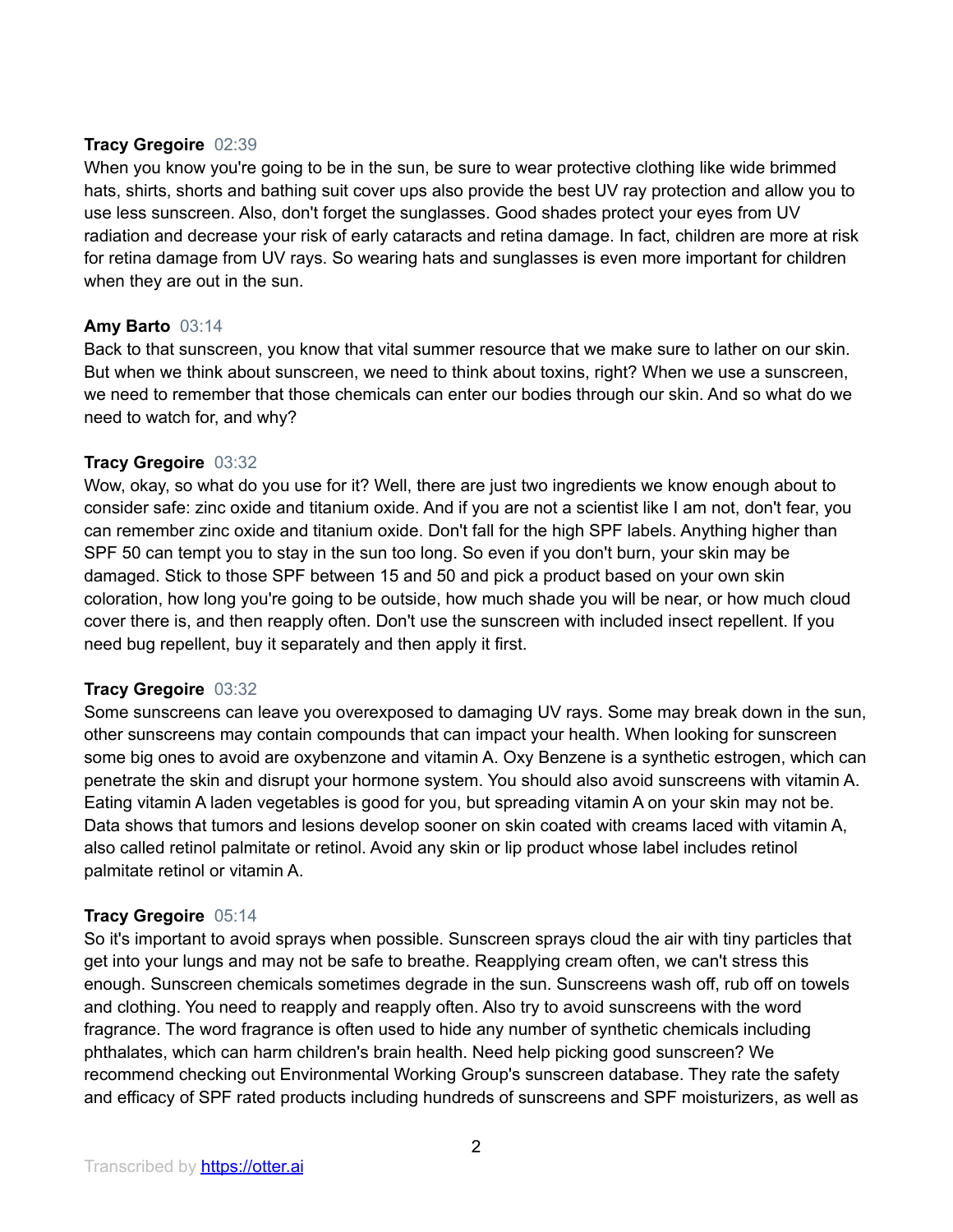lip products. They give high ratings to brands that provide broad spectrum long-lasting protection with ingredients that pose fewer health concerns when absorbed by your body.

### **Amy Barto** 06:17

Okay, so we need to be sure to think about when we are in the sun what we're doing for exposed skin, and be sure to wear sunglasses. What are some other things people need to know about their time in the sun? So you know, for example, what are some of the myths out there that we need to bust? Here's a few. Vitamin D only comes from the sun. (wrong buzzer noise).

#### **Tracy Gregoire** 06:37

And many people don't get enough vitamin D, a hormone manufactured by the skin in the presence of sunlight. Your doctor can test your level though and recommend supplements if you are low in this vital nutrient.

#### **Amy Barto** 06:50

And men don't need to worry about skin care as women do. (wrong buzzer noise).

#### **Tracy Gregoire** 06:56

In 2012 twice as many American men died from melanoma as women did.

#### **Amy Barto** 07:02

And the one that haunted me as a teenager, you only need sunscreen on sunny days. No.

#### **Tracy Gregoire** 07:09

Even on cloudy days 80% of the sun's UVA rays may pass through clouds and burn your skin.

#### **Amy Barto** 07:16

Yeah, we are in the land of four season sports. So here's a big one. You only need to worry about protecting your skin in the summer. No.

#### **Tracy Gregoire** 07:26

The sun is the sun all year round. In fact, snow reflects the sun like water does. So anytime you're in the sun, you need to think about how you're protecting your skin and your eyes.

#### **Amy Barto** 07:37

And a big one all over: that people with dark skin do not need to wear sunscreen.

#### **Tracy Gregoire** 07:42

This is a serious one. Everyone needs to protect their skin. People of color have lower risk of developing skin cancer but it is often diagnosed at a later stage, making it harder to treat. It is often found in areas of skin not typically exposed to the sun like under the finger and toenails and on the bottom of the feet. In fact, the bottom of the feet is where 30 to 40% of melanomas are found and people of color. Bob Marley, the famous reggae musician, died at 36 of skin cancer. A malignant melanoma was found under the skin of his toe and the cancer spread throughout his body. One